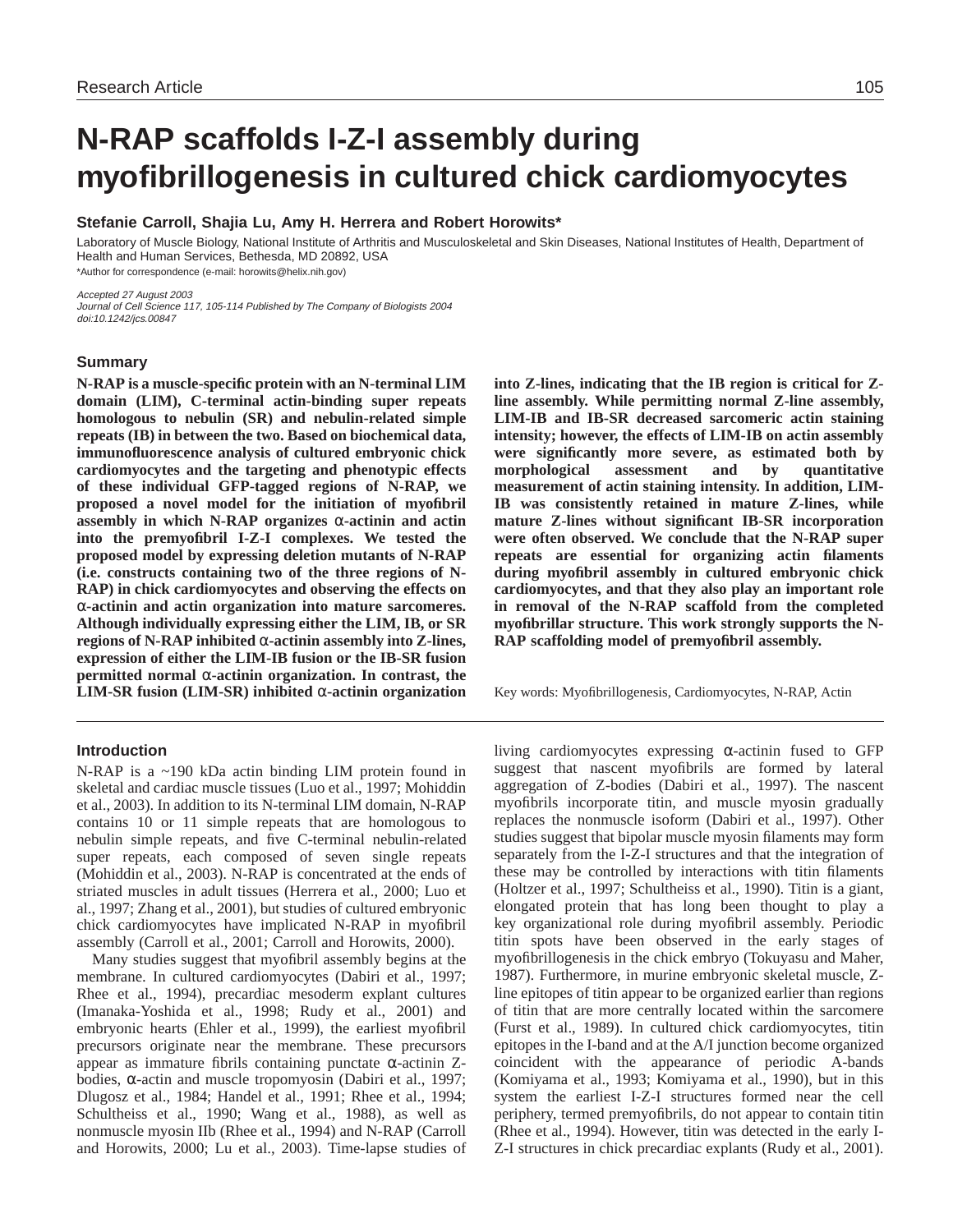Whether Z-line titin organization occurs in the very first steps of assembly or shortly thereafter, the data point to a sequence of events in which the appropriate region of titin is first incorporated into the assembling Z-disk, and other parts of the titin molecule subsequently bind to thick filaments and guide their incorporation into the periodic I-Z-I structure of the developing myofibril.

Like nonmuscle myosin IIb (Dabiri et al., 1997; Rhee et al., 1994), N-RAP is found associated with all the myofibril precursors in cultured cardiomyocytes, but is not found in the mature sarcomeres (Carroll and Horowits, 2000). This is consistent with the finding that N-RAP is absent from mature sarcomeres in cardiac and skeletal muscle from adult mice and humans (Herrera et al., 2000; Luo et al., 1997; Mohiddin et al., 2003; Zhang et al., 2001). When expressed in the cardiomyocytes as GFP fusion proteins, the individual regions of N-RAP were localized in patterns consistent with their binding activities (Lu et al., 2003; Luo et al., 1999): the talin-binding N-RAP LIM domain targeted to the cell periphery; the actin-binding super repeats (the SR region) were found in myofibril precursors and in sarcomeric actin filaments; and the  $\alpha$ -actinin binding simple repeat region in between the LIM and SR regions (termed IB for in between) colocalized with α-actinin at the cell periphery, in myofibrillar precursors and at mature Z-lines (Carroll et al., 2001). In addition, overexpression of any of the three N-RAP regions inhibited myofibril assembly as measured by α-actinin organization into mature Zlines, providing evidence for a functional role during assembly (Carroll et al., 2001). Based on the binding properties, targeting activities and phenotypic effects of N-RAP domains, we presented a molecular model of myofibrillogenesis initiation in which N-RAP functions as an organizing center for the sequential recruitment and assembly of α-actinin and actin (Carroll et al., 2001).

In this study, we test the proposed model by expressing deletion mutants of N-RAP in chick cardiomyocytes and observing the effects on  $\alpha$ actinin and actin organization into mature sarcomeres. This work provides evidence that the N-RAP IB region is essential for  $\alpha$ -actinin organization, and that the N-RAP super repeats are essential for sarcomeric actin organization, consistent with the N-RAP scaffolding model of premyofibril assembly.

# **Materials and Methods**

Cloning of N-terminal GFP fusion proteins

Specific regions of the N-RAP cDNA (Fig. 1) were PCR amplified using the primer pairs described in Table 1.

Cloning of the GFP-tagged LIM, IB, and SR regions has been described previously (Carroll et al., 2001). The LIM-IB region, as well as the LIM and SR regions, were PCR amplified from adult mouse skeletal muscle cDNA synthesized as previously described (Herrera et al., 2000). PCR amplification of these regions was performed using the Gibco-BRL Elongase enzyme mix (Life Technologies, Inc., Gaithersburg, MD). The amplification protocol used for the LIM-IB

# A. GFP-Tagged N-RAP Constructs



# **B. Immunoblot Detection of GFP Fusion Proteins**



**Fig. 1.** (A) Schematic diagram of N-RAP domain organization (Mohiddin et al., 2003) and regions of N-RAP expressed as GFP fusion proteins. An alternatively spliced single module that is skeletal muscle-specific is shown as a filled box. The position of a 30-residue peptide used as an antigen for the production of polyclonal antibodies is marked as 'ab'. Previously described single region constructs contained GFP fused to the N terminus of the LIM, IB and SR regions. The new double region constructs contain each combination of the single regions; these include the  $LIM + IB$  construct ( $LIM-IB$ ), the  $IB + SR$ construct (IB-SR) and the LIM + SR construct (LIM-SR). (B) Immunoblot analysis of chick cardiomyocytes transfected with constructs encoding GFP tagged N-RAP constructs. The cells were expressing unfused GFP (lane 1), cardiac IB (lane 2), cardiac IB-SR (lane 3), cardiac LIM-IB (lane 4), LIM-SR (lane 5) and skeletal muscle IB (lane 6). Equivalent volumes of lysate from cultured chick cardiomyocytes were loaded in each lane and probed with anti-GFP or anti-N-RAP antibodies, as indicated. In each case a band was detected migrating near the size predicted from the sequence of the fusion plasmid, which is indicated below each lane. A prominent extraneous band was sometimes also detected at ~65 kDa, but did not interfere with the identification of the intact fusion proteins.

> region and the super repeat (SR) region was 1 cycle at 94°C for 3 minutes; 45 cycles at 94°C for 30 seconds, then 59°C for 30 seconds, then 68°C for 5 minutes; and 1 cycle at 72°C for 7 minutes. The amplification protocol used for the N-RAP LIM domain was 1 cycle at 94°C for 5 minutes; 45 cycles at 94°C for 30 seconds, then 68°C for 5 minutes; and 1 cycle at 72°C for 7 minutes. The LIM-SR construct (LIM-SR) was created by digestion of the LIM and SR PCR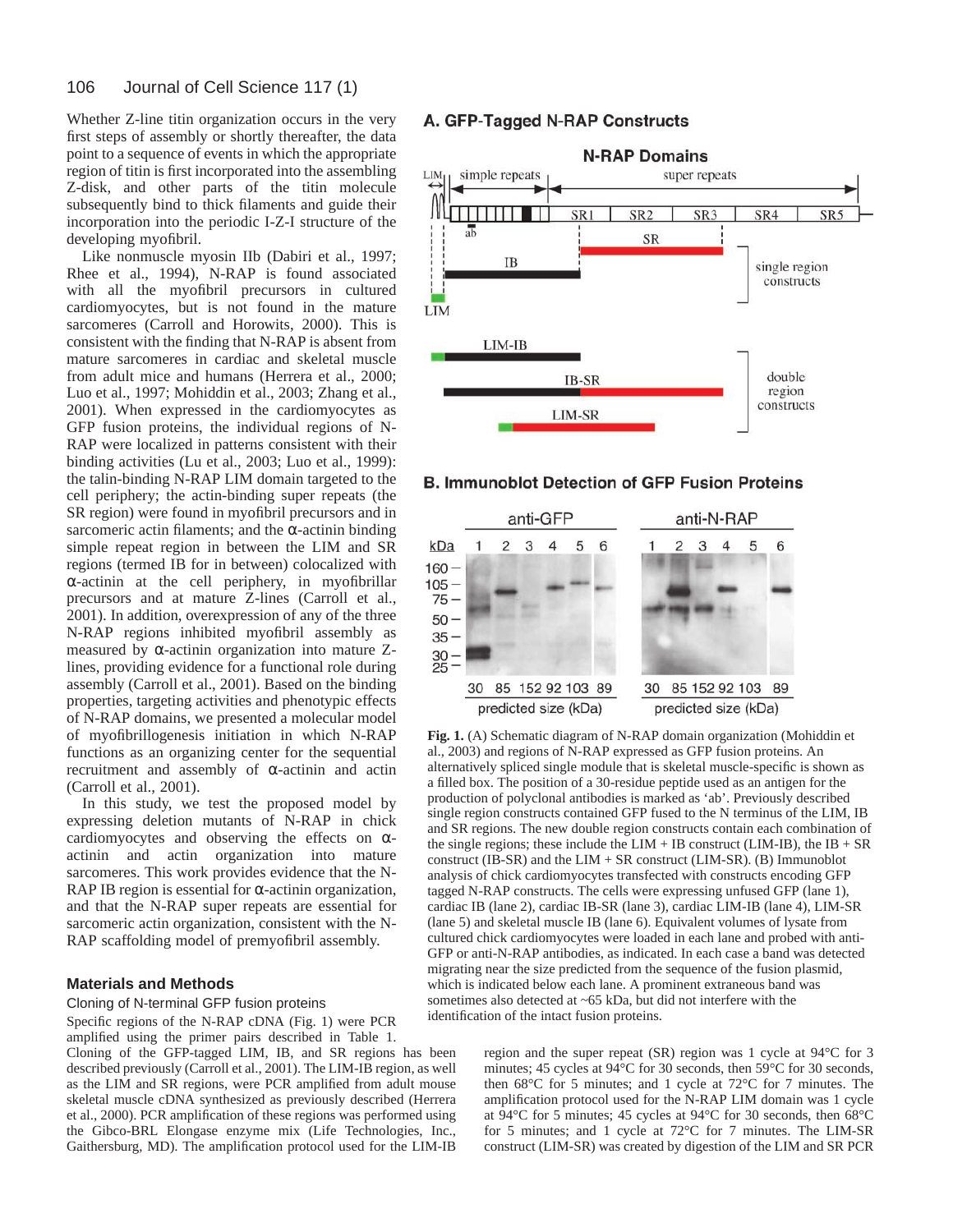| Amplified region<br><b>IB</b> | Primer pair                                                  |                                                  |  |
|-------------------------------|--------------------------------------------------------------|--------------------------------------------------|--|
|                               | Forward: 5'-AACCCTAAGAACAACACGTTCACTAG-3'                    | Reverse: 5'-CTACAGGGCTCTGCCCTTCATTTTC-3'         |  |
| LIM-IB                        | Forward: 5'-ATGAATGTGCAGGCCTGCTCT-3'                         | Reverse: 5'-CTACAGGGCTCTGCCCTTCATTTTC-3'         |  |
| IB-SR                         | Forward: 5'-AACCCTAAGAACAACACGTTCACTAG-3'                    | Reverse: 5'-CTACACACAGGGAACACCACGCATG-3'         |  |
| LIM-SR                        |                                                              |                                                  |  |
| LIM segment                   | Forward: 5'-ATGAATGTGCAGGCCTGCTCT-3'                         | Reverse: 5'-TGGTTAAGGTCTAGAGTGGGCGTGACAGTACGG-3' |  |
| SR segment                    | Forward: 5'-ACACACACATCTAGAGGAGCCACAGAC-<br>TCTAAGCTTCTGC-3' | Reverse: 5'-CTACACACAGGGAACACCACGCATG-3'         |  |

**Table 1. PCR primer pairs**

Stop codons added to each reverse primer are indicated in bold. Underlined residues mark *Xba*I endonuclease sites used to ligate the LIM and SR regions prior to cloning into the GFP-expression plasmid.

products with *Xba*I, followed by gel purification and ligation of the products prior to cloning into the GFP expression plasmid. The IB-SR region and IB region were amplified from a plasmid containing the full-length cardiac isoform of mouse N-RAP (Mohiddin et al., 2003). PCR amplification of these regions was performed using the The Advantage 2 PCR Kit (Clontech, Inc. CA). The amplification protocol was 1 cycle at 95°C for 1 minute; 35 cycles at 95°C for 30 seconds, then 68°C for 3 minutes; and 1 cycle at 68°C for 3 minutes.

PCR products were gel purified and cloned into the pcDNA3.1/ NT-GFP-TOPO plasmid vector (Invitrogen Corp., Carlsbad, CA). Plasmids were propagated in One Shot TOP10 *E. coli* cells (Invitrogen, Carlsbad, CA) and purified using either the Quantum Prep Plasmid Miniprep Kit (BioRad Laboratories, Inc., Hercules, CA) or the S.N.A.P. MiniPrep Kit (Invitrogen Corp., Carlsbad, CA). Plasmids were partially sequenced to verify the integrity of the cloned inserts. In addition, the plasmids were analyzed by PCR for inclusion of the alternatively spliced exon 12 as previously described (Mohiddin et al., 2003).

# Culture and transfection of chick cardiomyocytes

Primary cultures of chick cardiomyocytes were prepared from 7- to 10-day chick embryos as previously described (Carroll and Horowits, 2000) and transfected with GFP-expression constructs after 1 day in culture. The transfection mixture contained 0.5 µg of plasmid DNA and 6 µl of FuGene (Boehringer Mannheim Corp., Indianapolis, IN), a non-liposomal transfection reagent, in normal growth medium. Cultures were processed for immunoblot analysis or fluorescence microscopy as previously described (Carroll and Horowits, 2000).

For microscopy, samples were fixed 3 days after transfection and stained with monoclonal antibody against sarcomeric  $\alpha$ -actinin (Sigma, St Louis, MO) diluted 1:2000, or monoclonal antibody against sarcomeric actin (Sigma, St Louis, MO) diluted 1:100; bound primary antibodies against α-actinin and actin were detected with rhodamine-linked secondary antibody (rabbit anti-mouse whole antibody; Sigma) diluted 1:500 or 1:100, respectively, as previously described (Carroll and Horowits, 2000).

Immunoblot analysis was performed as previously described (Carroll and Horowits, 2000). Blotted GFP fusion proteins were detected with polyclonal antibody against N-RAP (Luo et al., 1997) and monoclonal anti-GFP (Clontech Laboratories, Palo Alto, CA).

# Data analysis

Cardiomyocytes were observed with a Zeiss Axiovert 135 microscope equipped for incident-light fluorescence and phase contrast microscopy using a 63× oil immersion objective with a numerical aperture of 1.25. The appropriate filters for either GFP or rhodamine fluorescence were used. Images were collected using a Photometrics CoolSnap fx CCD camera (Roper Scientific, Inc., Tucson, AZ) interfaced with a Power Macintosh computer. Quantitative image analysis was performed on a Macintosh computer using the public domain NIH Image program (developed at the US National Institutes of Health and available on the Internet at http://rsb.info.nih.gov/nihimage/).

# **Results**

# Immunoblot analysis of GFP fusion proteins

Fig. 1A illustrates the domain structure of N-RAP and the regions that were expressed as N-terminal GFP fusion proteins. We previously described expression of the individual GFPtagged single region constructs, including the N-RAP LIM domain, the super repeat (SR) region, and the simple repeat region in between the LIM domain and the super repeats, which we term the IB region (Carroll et al., 2001). We describe expression of all three constructs that result from combining two of the three regions to form a deletion mutant: the LIM-IB region, which includes the N-terminal LIM domain and IB region but omits the super repeats, the IB-SR region, which results from combining the IB and SR regions, and the LIM-SR construct resulting from the fusion of the LIM domain and the super repeats (Fig. 1A). The LIM-IB and IB-SR regions were expressed as the cardiac isoform, which omits a single module in the IB region that is expressed only in skeletal muscle (Mohiddin et al., 2003). In addition, we expressed both cardiac and skeletal muscle isoforms of the IB construct.

Previously, we showed through immunoblot analysis that migration of the individual N-RAP regions fused to GFP was consistent with their predicted molecular masses (Carroll et al., 2001). For this study we conducted a similar analysis to confirm that the GFP-fused combined N-RAP domains were correctly expressed. As shown in Fig. 1B, immunoblot analysis detected bands of the predicted molecular masses in lysates of chick cardiomyocyte cultures expressing the GFP fusion proteins. A monoclonal antibody against GFP specifically detected bands corresponding to GFP alone, as well as the new GFP-tagged LIM-IB and LIM-SR constructs; both cardiac and skeletal isoforms of the IB construct were also detected (Fig. 1B, left panel). The same bands were detected with an antibody against N-RAP, with the exception of the LIM-SR construct, which does not contain the antigenic peptide used to create this antibody (Fig. 1B, right panel). The IB-SR construct was not efficiently detected by the antibody against GFP, but was clearly observed with the anti-N-RAP antibody, although in smaller amounts than the other constructs (Fig. 1B). The low expression level of IB-SR in transfected cultures is consistent with the inverse relation between plasmid size and transfection efficiency that we routinely observe in these cells (data not shown). A prominent extraneous band was sometimes also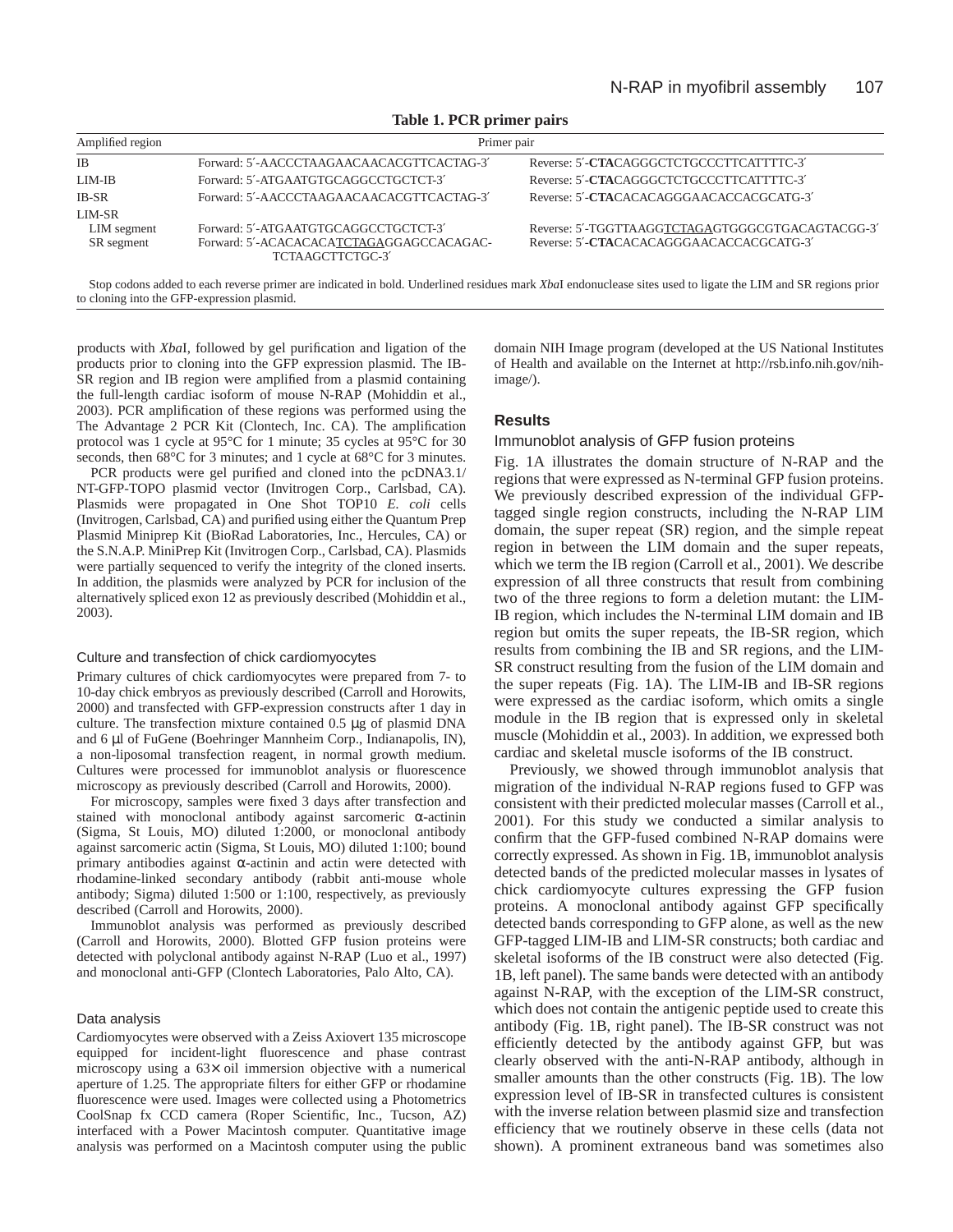#### 108 Journal of Cell Science 117 (1)

detected at ~65 kDa (Fig. 1B), but did not interfere with identification of the recombinant proteins. Interestingly, a ~65 kDa band was also detected with anti-N-RAP antibodies in homogenates of adult human skeletal and cardiac muscle, but was not detected in murine muscle tissues (Mohiddin et al., 2003). The results confirm expression of the intact fusion proteins in transfected cardiomyocytes.

# Effect of N-RAP deletion mutants on  $\alpha$ -actinin organization

We expressed the new GFP-tagged N-RAP deletion mutants in cultured embryonic chick cardiomyocytes and stained the cells with antibodies against  $\alpha$ -actinin to visualize myofibrils and myofibril precursors. As previously reported, GFP alone is diffusely distributed in transfected cells and does not interfere with myofibril assembly (Carroll et al., 2001; Mohiddin et al., 2003). Cells were transfected 1 day after plating and observed 3 days after transfection; our previous studies showed that myofibrils assemble between 2 and 4 days after plating and that these transfection conditions yield maximal inhibitory effects on myofibril assembly in response to expression of single regions of N-RAP (Carroll et al., 2001).

Fig. 2 shows cells expressing the LIM-SR construct, which contains the N-RAP LIM domain fused to two super repeats. This construct was sometimes expressed in a diffuse pattern (Fig. 2A), but was most often observed along the cell periphery and along fibers continuously stained for  $\alpha$ -actinin (Fig. 2D). The variable localization patterns observed for LIM-SR were

unrelated to its expression level, as estimated from the average pixel intensity of GFP fluorescence determined from the raw images. LIM-SR appeared to have a significant effect on the α-actinin organization, preventing Z-line organization which was lower than in neighboring untransfected cells (Fig. 2).

In contrast, the LIM-IB construct, which contains the N-RAP LIM domain and IB region but not the super repeats, colocalized with α-actinin at the cell periphery, in myofibril precursors and at mature Z-lines (Fig. 3). No disruption of the α-actinin organization was observed with this construct.

The targeting patterns of the IB-SR construct, which lacks the N-RAP LIM domain, were similar to LIM-IB, including colocalization with  $\alpha$ -actinin at Z-lines (Fig. 4). However, this finding was less consistent and some areas filled with mature Z-lines seemed to exclude IB-SR, even though IB-SR was associated with Z-lines elsewhere in the same cell (Fig. 4D-F). In addition, in many cases IB-SR targeting in mature myofibrils appeared to extend into the I-band, suggesting incorporation into the sarcomeric actin filaments (Fig. 4A-C insets).

We quantitated Z-disk accumulation in cultured cardiomyocytes using a morphometric method illustrated in Fig. 3 (Carroll et al., 2001). GFP fluorescence in transfected cardiomyocytes was used to mark the boundaries of the cells (Fig. 3A), and  $\alpha$ -actinin organization into broad periodic bands was used to define mature Z-disks (Fig. 3B). The ratio of total mature Z-disk-containing areas to the total cell area yields a reproducible measure of this aspect of myofibril assembly (Carroll et al., 2001). The effects of N-RAP constructs on Zdisk content is summarized in Fig. 5. The single region N-RAP



**Fig. 2.** Expression patterns of GFP-tagged LIM-SR (A,D), α-actinin in the same fields (B,E), and the merged images with LIM-SR and αactinin in the green and red channels, respectively (C, F). In some cells LIM-SR is diffusely distributed (A), but it is most often concentrated at the cell periphery (arrows) and along fibers continuously stained for α-actinin (arrowheads). The transfected cells in A and D exhibit LIM-SR expression levels that do not differ by more than a factor of two when normalized to cell area. LIM-SR expression appears to have disrupted αactinin organization into periodic striations when compared with neighboring untransfected cells.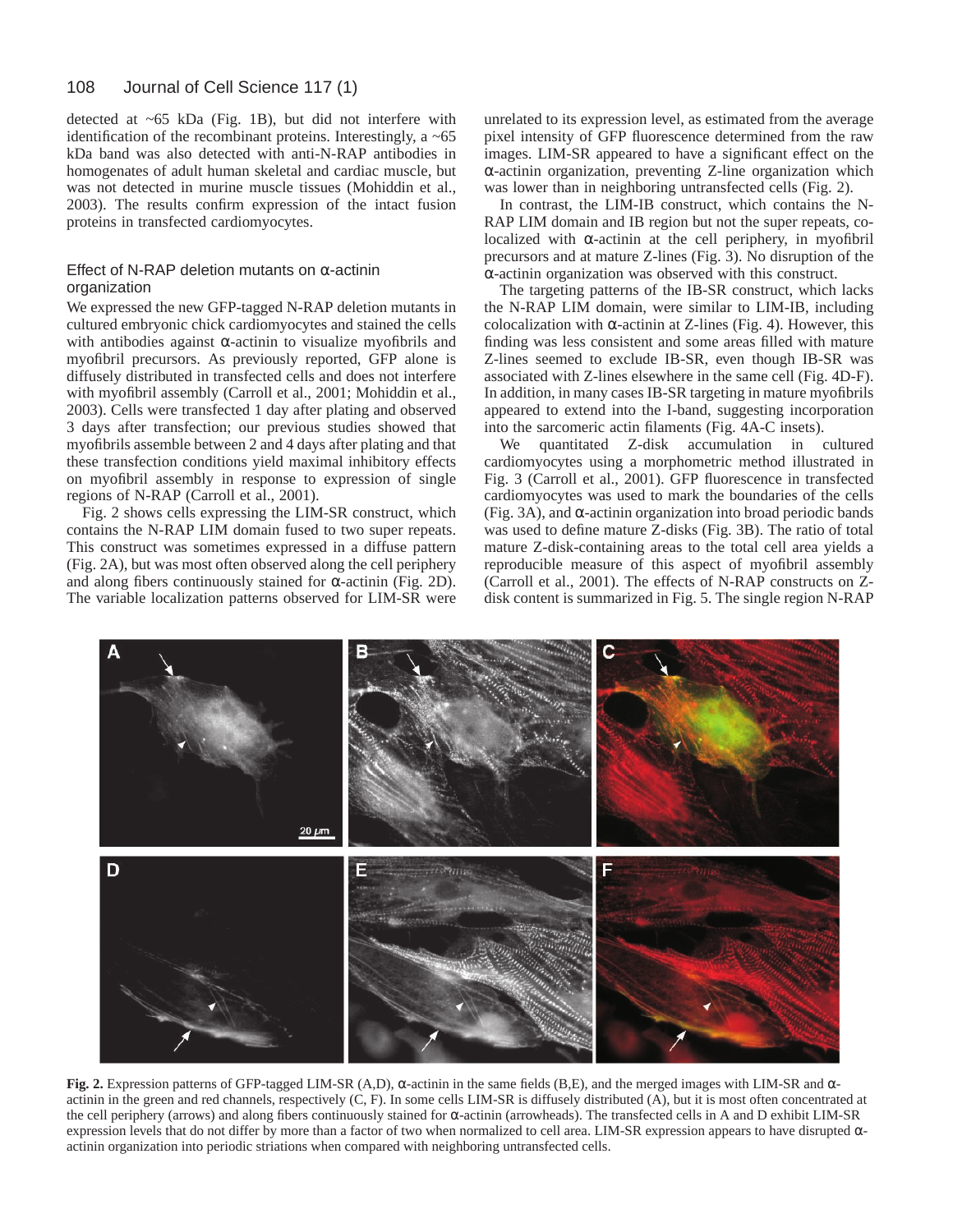

**Fig. 3.** Expression patterns of GFP-tagged LIM-IB (A,D), α-actinin in the same fields (B,E) and the merged images with LIM-IB and α-actinin in the green and red channels, respectively (C,F). LIM-IB was co-localized with α-actinin at the cell periphery (asterisks), in myofibril precursors (arrows), and at Z-lines (arrowheads), with no apparent disruption of α-actinin organization. Summing the striated areas visualized by α-actinin staining (areas within dashed magenta lines in B) and dividing by the total cell area visualized by GFP fluorescence (area within the solid magenta line in A) yields a morphometric measure of myofibril content (Carroll et al., 2001).



**Fig. 4.** Expression patterns of GFP-tagged IB-SR (A,D), α-actinin in the same fields (B,E), and the merged images with IB-SR and α-actinin in the green and red channels, respectively (C,F). In many areas IB-SR was co-localized with α-actinin at Z-lines (arrowheads), but in some areas IB-SR appeared to be excluded from mature Z-lines (D-F, asterisk). IB-SR fluorescence often extended beyond the Z-lines, marking the entire I-bands (A-C, inset). In addition, IB-SR fluorescence appeared continuous in immature regions where myofibrils appeared to be fusing laterally (arrows).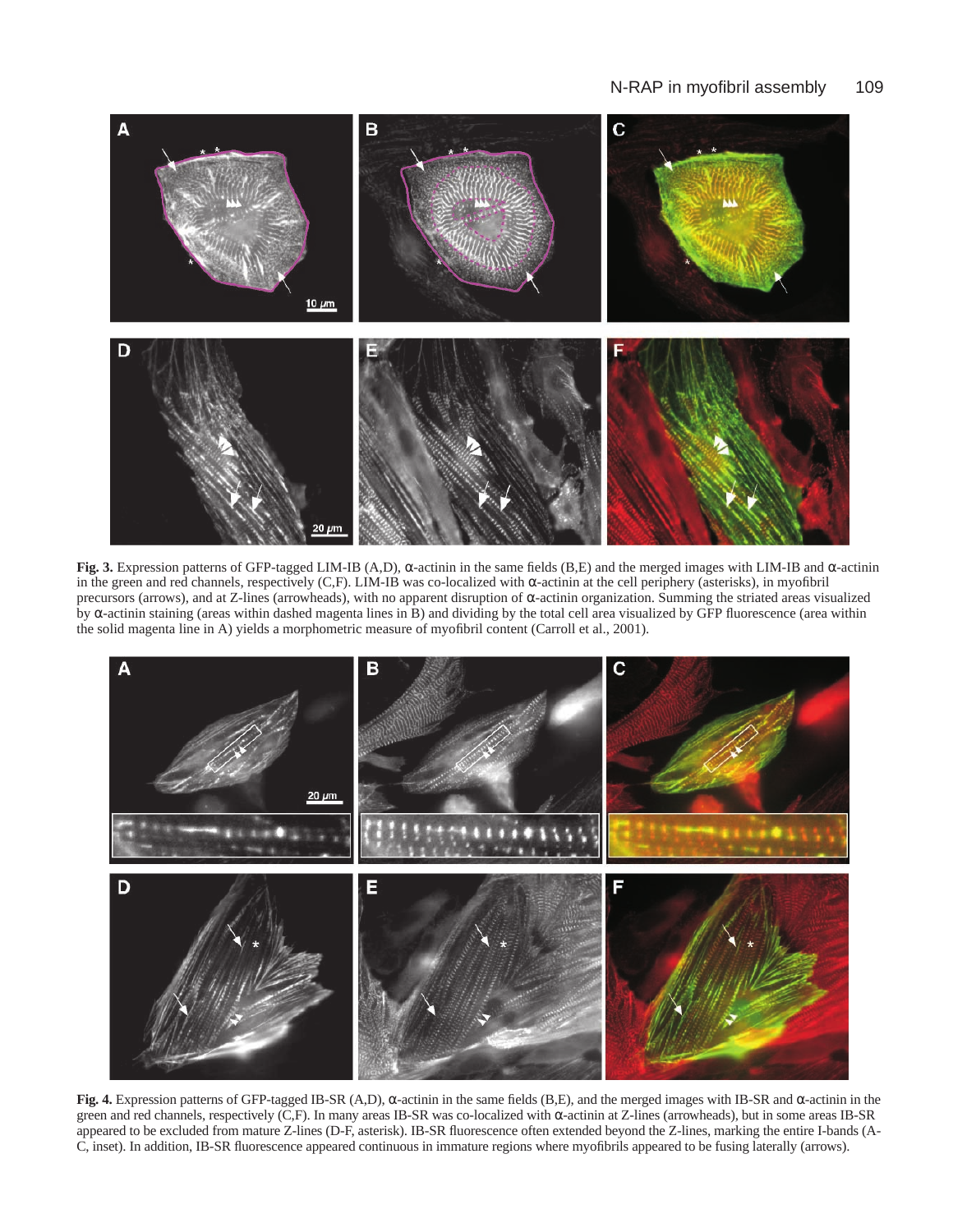constructs inhibited Z-disk assembly compared to GFP alone, as previously reported. We found that both cardiac and skeletal muscle forms of the IB region are equally effective in inhibiting Z-disk assembly (Fig. 5). Of the deletion mutants, only LIM-SR significantly inhibited  $\alpha$ -actinin assembly into Z-lines,



**Fig. 5.** Effect of GFP-tagged N-RAP constructs on Z-disk content as indicated by morphometric measurements of α-actinin organization into broad striations. Results for both cardiac and skeletal muscle (S) isoforms of the IB construct are shown; LIM-IB and IB-SR, the other two constructs containing the IB region, are both cardiac isoforms. Each bar represents the mean  $\pm$  s.e.m. of 12-53 transfected cells. \*Significant difference from GFP alone (*P*<0.05); †previously published data (Carroll et al., 2001).

while LIM-IB and IB-SR did not have significantly reduced Zdisk content, as measured by  $\alpha$ -actinin assembly (Fig. 5). None of the constructs significantly altered total α-actinin levels as measured by the mean pixel intensity of  $\alpha$ -actinin staining (data not shown).

# Effect of N-RAP deletion mutants on actin organization

Since we hypothesize that N-RAP domains organize  $\alpha$ -actinin and actin assembly in the first steps of myofibrillogenesis, actin assembly may be affected in cases where  $\alpha$ -actinin assembly into Z-lines is normal. Therefore, we observed actin organization in cardiomyocytes transfected with the LIM-IB and IB-SR constructs, which do not significantly affect  $\alpha$ actinin organization relative to cardiomyocytes expressing unfused GFP.

Fig. 6 shows examples of cardiomyocytes expressing the IB-SR construct and stained with an antibody against sarcomeric actin. In some cases, IB-SR appeared to be concentrated in a narrow band at the Z-line (Fig. 6, top row), while in other cells we observed broad bands of IB-SR localization coinciding with the sarcomeric actin filaments in the I-bands (Fig. 6, bottom row). The actin organization appeared normal with either localization pattern of IB-SR, with broad bands of actin similar to those observed in untransfected cells (compare Fig. 6B and 6E with Fig. 7D).

In contrast, incorporation of the LIM-IB construct into myofibrillar Z-lines was often associated with disrupted actin organization. Fig. 7 shows a transfected cardiomyocyte in which LIM-IB is localized in mature Z-lines. Within this cell, there are regions in which the actin associated with LIM-IB-



**Fig. 6.** Expression patterns of GFP-tagged IB-SR (A,D), actin in the same fields (B,E), and the merged images with IB-SR and actin in the green and red channels, respectively (C,F). In some cases IB-SR was localized in narrow bands at apparent Z-lines associated with broadbanded actin staining in the I-bands (A-C, arrowheads). In other cases IB-SR colocalized with actin in the I-bands (D-F). In addition, IB-SR colocalized with actin in nonstriated fibers (arrows).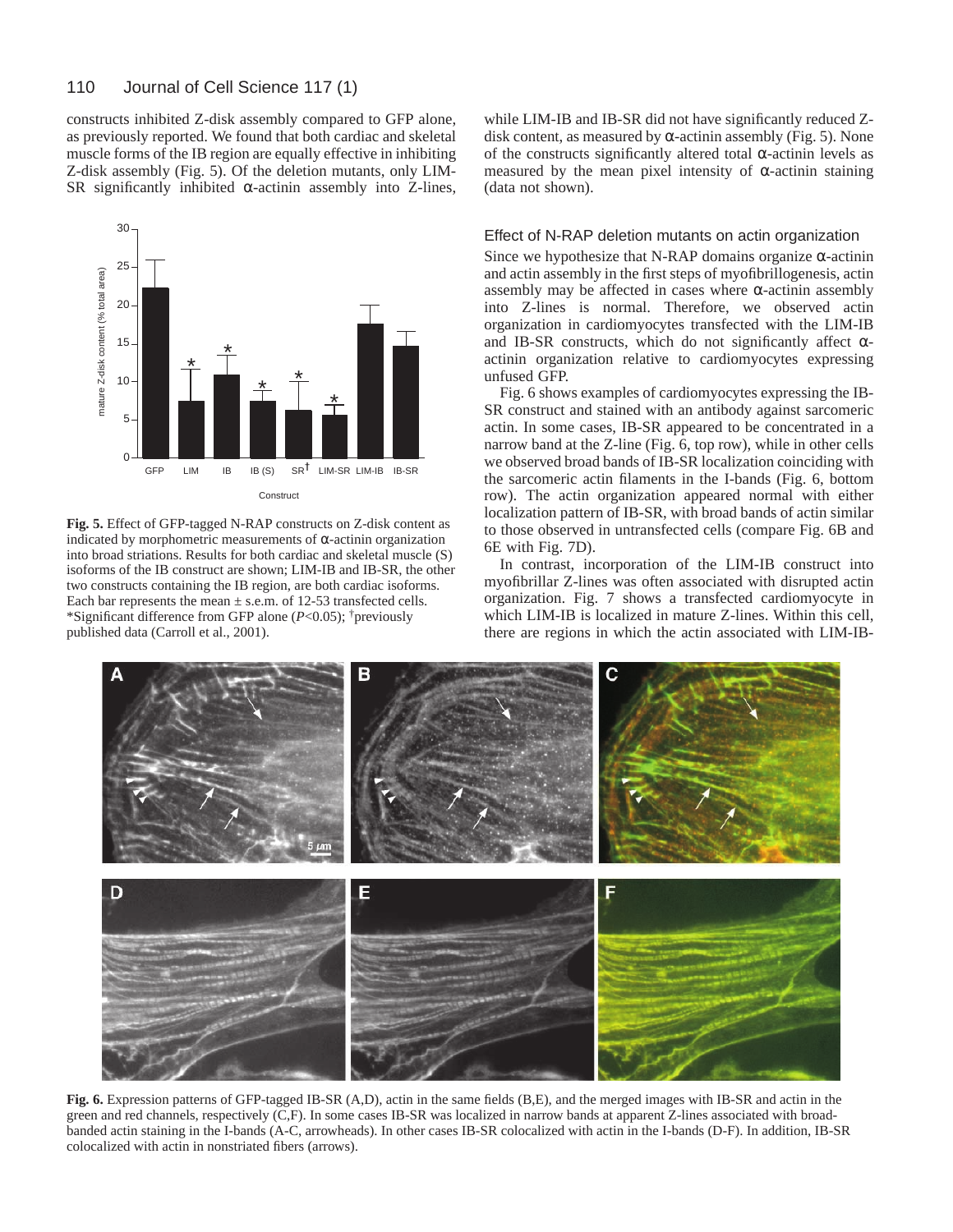# N-RAP in myofibril assembly 111

containing Z-lines is less organized than in untransfected controls (Fig. 7B, arrowheads), as well as regions in which there is no detectable actin associated with well defined Z-lines marked by LIM-IB fluorescence (Fig. 7B, arrow). The gross morphological observations suggest that LIM-IB incorporation into Z-lines leads to disrupted actin organization within the sarcomere, while IB-SR incorporation into Z-lines or actin filaments does not interfere with the normal assembly of actin and α-actinin into I-Z-I structures.

Within some cells there appeared to be an inverse correlation between LIM-IB fluorescence at the Z-line and actin organization in the same sarcomeres. Fig. 8A shows a cardiomyocyte in which there is an apparent gradient of LIM-IB incorporation into myofibrillar Zlines. Sarcomeres with less LIM-IB fluorescence at the Z-lines appear to have normal actin staining (Fig. 8A-C, arrowheads), but actin is disorganized or absent in sarcomeres with more intense LIM-IB fluorescence at the Z-lines (Fig. 8A-C, asterisk). We quantitated the GFP fluorescence intensity at the Z-line, along with the actin staining intensity in the associated I-bands (Fig. 8D). In many cells there was an inverse relation between the two (Fig. 8E), indicating that LIM-IB incorporation results in disruption of sarcomeric actin assembly.

The effects of LIM-IB and IB-SR constructs on actin organization are summarized in Table 2. Both LIM-IB and IB-SR expression resulted in decreased intensity of sarcomeric actin staining compared to untransfected controls, even though morphological disruption of actin assembly was only observed in the LIM-IB-transfected cells. However, actin staining intensity was more severely affected by LIM-IB expression (*P*<0.05). Sarcomere length was unaffected by these constructs (Table 2).

# **Discussion**

#### Targeting of N-RAP domains

We found that the targeting of the double N-RAP constructs was equivalent to the sum of the two regions present in the molecule. Like the IB region alone (Carroll et al., 2001), the N-RAP LIM-IB and IB-SR constructs colocalized with αactinin at the cell periphery, in myofibril precursors and in Z-lines; in addition, the IB-SR construct was found in myofibrillar I-bands, presumably because of the binding affinity of the SR region for actin (Luo et al., 1999). LIM-SR was generally concentrated at the cell periphery and in nonstriated fibers. In general, the targeting is consistent with the IB region binding  $\alpha$ -actinin, the SR region binding actin and the LIM domain targeting to complexes at the membrane (Carroll et al., 2001; Luo et al., 1999).



**Fig. 7.** Expression patterns of GFP-tagged LIM-IB (A), actin in the same fields (B), and the merged images with LIM-IB and actin in the green and red channels, respectively (C). Actin staining in an untransfected cell is shown for comparison (D). LIM-IB was consistently found in appropriately spaced Z-lines (arrowheads). Actin in normal sarcomeres is organized into well-defined broad bands (D), but in sarcomeres incorporating LIM-IB at the Z-line, actin staining is more amorphous or severely reduced (arrowheads and arrow, respectively).

|  |  |  | Table 2. Actin assembly |
|--|--|--|-------------------------|
|--|--|--|-------------------------|

| Construct     | Actin assembly<br>(relative units) | Sarcomere<br>length $(\mu m)$ |
|---------------|------------------------------------|-------------------------------|
| Untransfected | $1.00 \pm 0.06$                    | $1.67 \pm 0.02$               |
| LIM-IB        | $0.40 \pm 0.03$                    | $1.62 \pm 0.02$               |
| <b>IB-SR</b>  | $0.62+0.06$                        | $1.61 \pm 0.04$               |

Actin staining in sarcomeres was measured as illustrated in Fig. 8. Each value is the mean±s.e.m. of 39-238 measurements. Analysis of variance indicates all actin assembly values are significantly different from each other (*P<*0.05); sarcomere lengths are not significantly different between groups.

# Disruption of myofibrillogenesis by N-RAP deletion mutants

The embryonic chick cardiomyocyte culture system yields a mixture of cells that vary greatly with respect to cell shape, extent of spreading and myofibril accumulation. While the micrographs presented show typical examples of transfected cells, conclusions regarding the effects of recombinant proteins on myofibril assembly can only be made based on quantitative analysis of the transfected cells. The morphometric analysis of striated  $\alpha$ -actinin provides a reproducible measure of Z-line assembly (Carroll et al., 2001), while actin staining intensity provides a measure of sarcomeric actin assembly. Together, these quantitative assays allow us to examine the effects of recombinant proteins on assembly of the major structural components of the I-Z-I complex.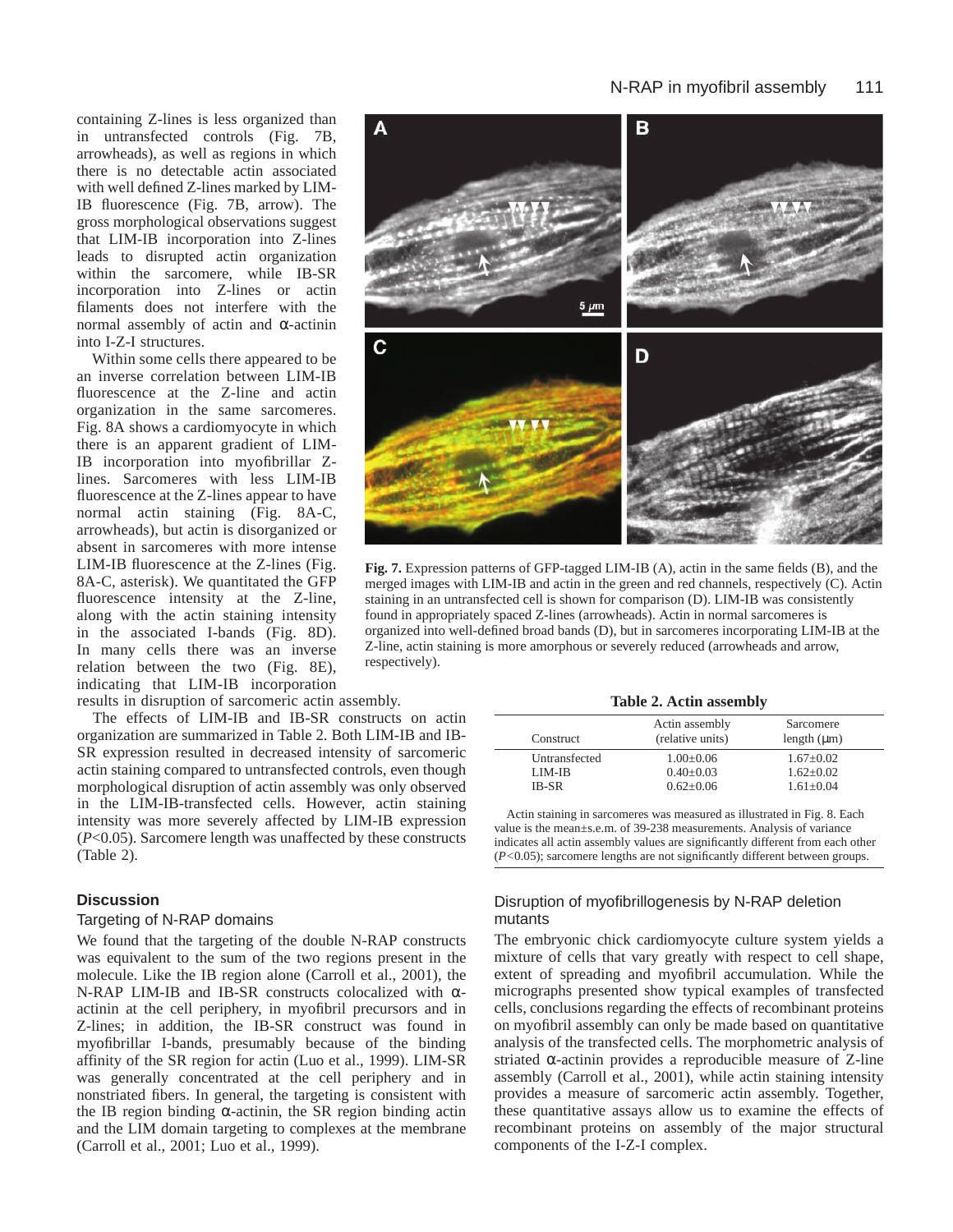# 112 Journal of Cell Science 117 (1)

**Fig. 8.** (A-C) A cardiomyocyte with sarcomeres containing varying amounts of GFP-tagged LIM-IB at the Z-lines. (A) GFP-LIM-IB fluorescence appears to increase from left to right in this field. (B) Actin staining is strong in the sarcomeres at the left side of the field (arrowheads), but decreases as GFP fluorescence increases (asterisk). (C) The merged LIM-IB fluorescence and actin staining are shown in the green and red channels, respectively. (D) Line plots along the long axis of the myofibril were used to quantitate fluorescence intensity of GFP incorporation and actin staining. Plots from the region marked by a white line in C are shown in D. The peak GFP intensity at the Z-line was measured, and the actin peaks in the associated half sarcomeres around the Z-line were measured along with the actin background staining intensity. The specific actin staining was taken as the difference between the peak and background levels. (E) Specific actin staining intensity is plotted versus the peak GFP-LIM-IB



fluorescence at the Z-line for sarcomeres in the cell in A-C. There is a significant negative correlation between LIM-IB incorporation at the Z-line and actin content in the associated half sarcomeres (*P*<0.05).



# **N-RAP Scaffolding of I-Z-I Assembly**

**Fig. 9.** Schematic model illustrating N-RAP scaffolding during assembly of the I-Z-I complex. (1) N-RAP binds to a membrane-associated complex containing integral membrane and linker components. (2)  $\alpha$ actinin is recruited to the complex. (3) Actin polymerizes along the N-RAP super repeats, with the barbed end of the actin filament integrating with  $\alpha$ actinin at the Z-body. The orientation of the actin filament is indicated by an arrowhead at the pointed end. (4) The premyofibril I-Z-I complex is released from the membrane, and N-RAP dissociates as the Zbodies fuse laterally to form mature Z-lines. Krp1 is hypothesized to play a role in N-RAP dissociation from the nascent myofibril.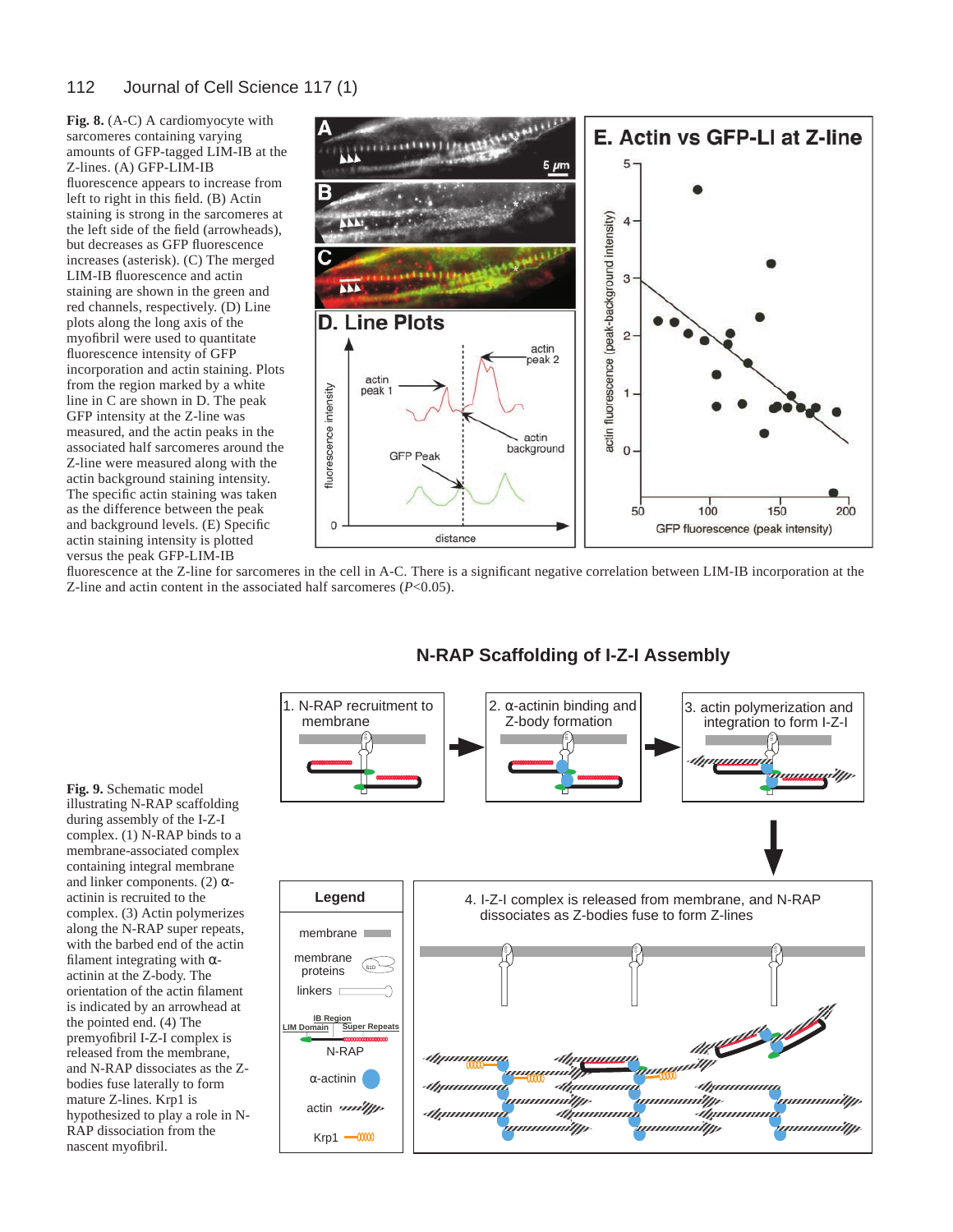Our previous studies showed that the embryonic chick cardiomyocytes round up and disassemble any preexisting contractile structures after dissociation and plating (Carroll and Horowits, 2000). Between 2 and 4 days after plating, the cells assemble striated myofibrils (Carroll et al., 2001). Therefore, we interpreted a lack of myofibrils after transfection with plasmids encoding N-RAP constructs as an inhibition of myofibril assembly. Overexpression of the N-RAP LIM domain, the IB region, or the super repeats severely disrupted myofibril assembly (Carroll et al., 2001). Our current studies show that deletion mutants containing two of these three regions exhibit targeting effects consistent with the targeting of individual domains, but affect myofibril assembly in a manner consistent with a stepwise mechanism in which N-RAP functions as a molecular scaffold to organize α-actinin and actin into I-Z-I structures. The results clearly show that overexpression of the LIM-IB construct permits normal organization of α-actinin into Z-lines, while LIM-SR does not permit Z-line assembly. However, LIM-IB does disrupt actin organization and in some cells this disruption is quantitatively related to LIM-IB incorporation at the Z-line. The results indicate that the  $\alpha$ -actinin binding IB region is essential for Zline assembly, while the actin binding SR region is essential for sarcomeric actin assembly.

Like LIM-IB, the IB-SR construct also allowed normal  $\alpha$ actinin assembly, but its effects on actin assembly were significantly less severe, as estimated both by morphological assessment and by quantitative measurement of actin staining intensity. In addition, LIM-IB was consistently retained in mature Z-lines, while mature Z-lines without significant IB-SR incorporation were often observed. We conclude that the SR region plays an important role in removal of the N-RAP scaffold from the completed myofibrillar structure.

# N-RAP scaffolding of I-Z-I assembly

Fig. 9 illustrates a scheme for N-RAP scaffolding of I-Z-I assembly that is consistent with the binding and targeting activities of the different regions of N-RAP, as well with the effects of each of these regions on myofibril assembly when expressed singly or as fused constructs in cultured cardiomyocytes. The first step involves binding of N-RAP to a membrane-associated complex that may include both integral membrane proteins and linker molecules. Oppositely oriented N-RAP molecules are hypothesized as a way of establishing the mirror image symmetry of the I-Z-I complex. In the second step,  $\alpha$ -actinin is recruited to the complex, and this is followed by actin polymerization promoted by the N-RAP super repeats in the third step. The concept of actin organization by N-RAP super repeats is consistent with the promotion of actin polymerization by nebulin repeats in vitro (Chen et al., 1993; Gonsior et al., 1998), as well as with the linear organization of nebulin in sarcomeric actin filaments (Herrera et al., 2000; Wang et al., 1996; Wright et al., 1993); these considerations suggest that the N-RAP scaffold controls the polarity of newly formed actin filaments in the I-Z-I complex and provides a means of integrating the barbed ends with the  $\alpha$ -actinin at the Z-bodies. In the fourth step the newly formed I-Z-I complex is released from its membrane attachments and fuses laterally with other developing myofibrillar structures to form the mature Z-lines with their associated actin filaments. N-RAP

exits the complex during this stage. Krp1 (also called sarcosin) is a muscle-specific kelch-repeat protein (Spence et al., 2000; Taylor et al., 1998) that localizes near laterally fusing myofibrils but does not appear to be organized earlier in the assembly process (Lu et al., 2003). Since Krp1 binds the N-RAP super repeats and the IB region (Lu et al., 2003) and has repeating motifs that are putative actin binding sites (Spence et al., 2000; Taylor et al., 1998), we hypothesize that Krp1 is involved in catalyzing the lateral fusion of Z-bodies and the removal of N-RAP from the complex.

This work provides evidence that the N-RAP IB region is essential for α-actinin organization, and that the N-RAP super repeats are essential for sarcomeric actin organization and for removal of N-RAP from the complex. Although this work was performed using recombinant mouse N-RAP fragments in chick cardiomyocytes, it appears that the N-RAP protein (Mohiddin et al., 2003) and key features of myofibril assembly (Sanger et al., 2002) are well conserved among vertebrate species. Important general questions that remain to be answered include the identity of the integral membrane proteins and linker molecules that tether the I-Z-I complex to the membrane, how the initial periodicity of the Z-bodies near the membrane is determined, and how the Z-body spacing is increased during maturation. In addition, the role of nonmuscle myosin IIb in the premyofibril (Dabiri et al., 1997; Rhee et al., 1994), the mechanism of early assembly of other Z-line components such as filamin (Bechtel, 1979; Koteliansky et al., 1985; Lu et al., 2003; Mittal et al., 1987; Price et al., 1994; Thompson et al., 2000; van der Ven et al., 2000a; van der Ven et al., 2000b) and nebulette (Moncman and Wang, 1995; Moncman and Wang, 1999) and the mechanism by which the I-Z-I complex is integrated with bipolar muscle myosin filaments (Holtzer et al., 1997; Schultheiss et al., 1990) are questions that must be answered for a thorough understanding of myofibril assembly at the molecular level.

# **References**

- **Bechtel, P. J.** (1979). Identification of a high molecular weight actin-binding protein in skeletal muscle. *J. Biol. Chem.* **254**, 1755-1758.
- **Carroll, S. L., Herrera, A. H. and Horowits, R.** (2001). Targeting and functional role of N-RAP, a nebulin-related LIM protein, during myofibril assembly in cultured chick cardiomyocytes. *J. Cell Sci.* **114**, 4229-4238.
- **Carroll, S. L. and Horowits, R.** (2000). Myofibrillogenesis and formation of cell contacts mediate the localization of N-RAP in cultured chick cardiomyocytes. *Cell Motil. Cytoskeleton* **47**, 63-76.
- **Chen, M. J., Shih, C. L. and Wang, K.** (1993). Nebulin as an actin zipper. A two-module nebulin fragment promotes actin nucleation and stabilizes actin filaments. *J. Biol. Chem.* **268**, 20327-20334.
- **Dabiri, G. A., Turnacioglu, K. K., Sanger, J. M. and Sanger, J. W.** (1997). Myofibrillogenesis visualized in living embryonic cardiomyocytes. *Proc. Natl. Acad. Sci. USA* **94**, 9493-9498.
- **Dlugosz, A. A., Antin, P. B., Nachmias, V. T. and Holtzer, H.** (1984). The relationship between stress fiber-like structures and nascent myofibrils in cultured cardiac myocytes. *J. Cell Biol.* **99**, 2268-2278.
- **Ehler, E., Rothen, B. M., Hämmerle, S. P., Komiyama, M. and Perriard, J.-C.** (1999). Myofibrillogenesis in the developing chicken heart: assembly of the z-disk, m-line and thick filaments. *J. Cell Sci.* **112**, 1529-1539.
- **Furst, D. O., Osborn, M. and Weber, K.** (1989). Myogenesis in the mouse embryo: differential onset of expression of myogenic proteins and the involvement of titin in myofibril assembly. *J. Cell Biol.* **109**, 517-527.
- **Gonsior, S. M., Gautel, M. and Hinssen, H.** (1998). A six-module human nebulin fragment bundles actin filaments and induces actin polymerization. *J. Muscle Res. Cell. Motil.* **19**, 225-235.
- **Handel, S. E., Greaser, M. L., Schultz, E., Wang, S. M., Bulinski, J. C.,**